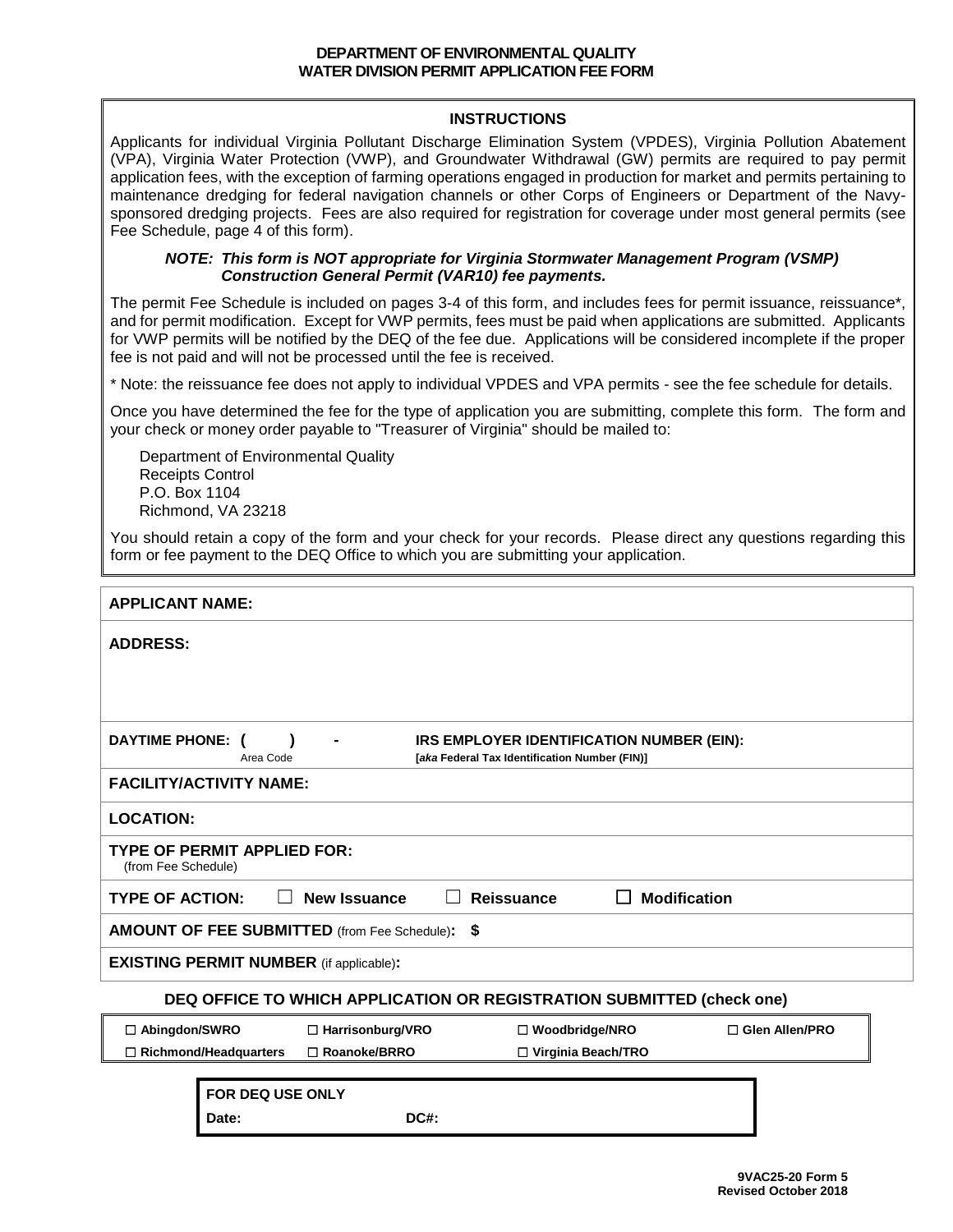[Page Left Blank]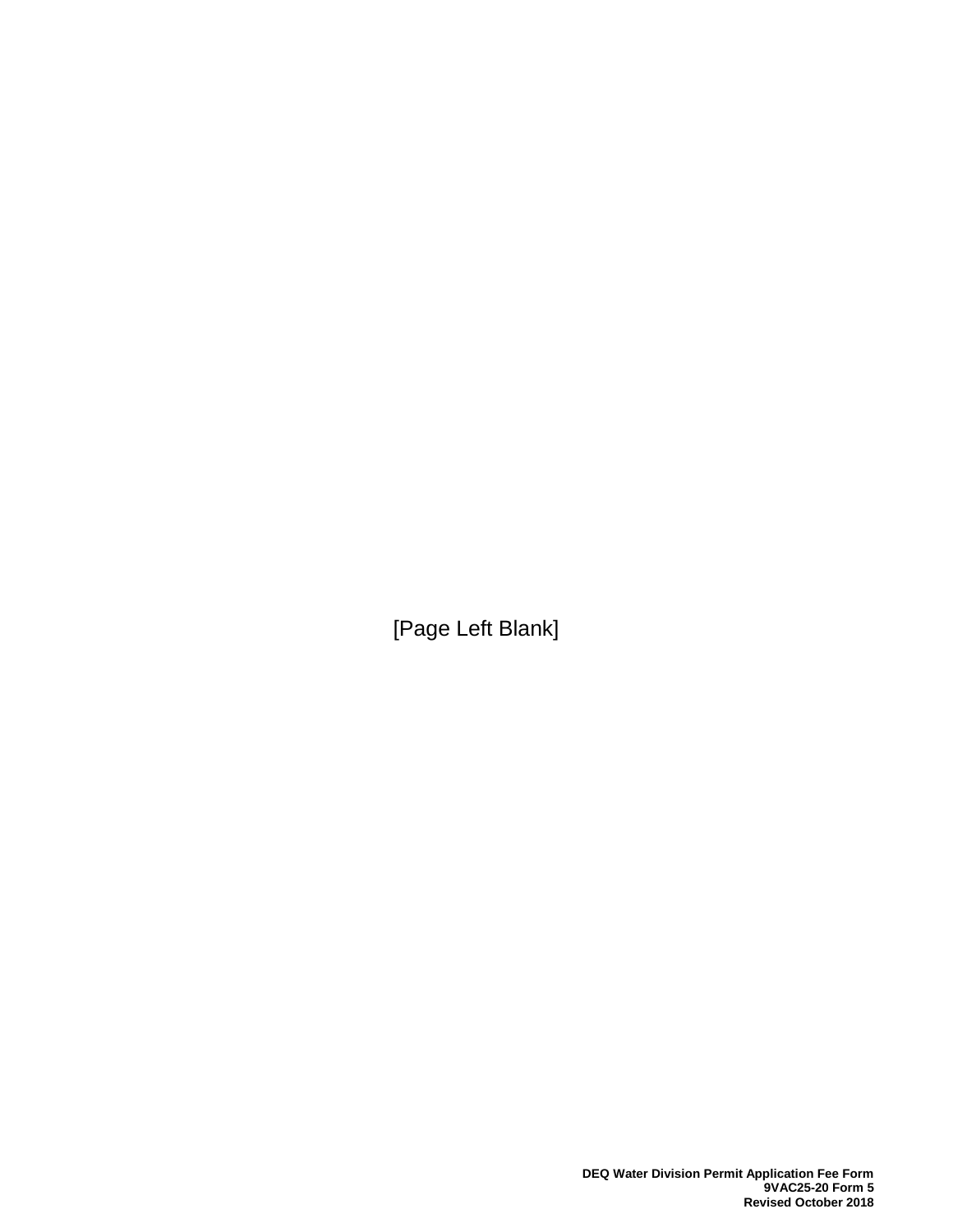# **FEE SCHEDULES**

**A. VPDES and VPA Individual Permits.** Applications for issuance of new individual VPDES or VPA permits, and for permitteeinitiated major modifications that become effective before the stated permit expiration date. (Flows listed are facility "design" flows. Land application rates listed are facility "design" rates.) [NOTE: VPDES and VPA permittees pay an Annual Permit Maintenance Fee (APMF) instead of a reapplication fee for reissuance, and the APMF is invoiced separately by DEQ.]

| <b>TYPE OF INDIVIDUAL PERMIT</b>                                                                                                               | <b>ISSUANCE</b>      | <b>MODIFICATION</b>     | <b>LAND APP MOD</b>  |
|------------------------------------------------------------------------------------------------------------------------------------------------|----------------------|-------------------------|----------------------|
| <b>VPDES Industrial Major</b>                                                                                                                  | \$24,000             | \$12,000                |                      |
| <b>VPDES Municipal Major</b>                                                                                                                   | \$21,300             | \$10,650                | \$1,000 <sup>1</sup> |
| <b>VPDES Industrial Minor / No Standard Limits</b>                                                                                             | \$10,200             | \$5,100                 |                      |
| VPDES Industrial Minor / Standard Limits                                                                                                       | \$3,300              | \$3,300                 |                      |
| <b>VPDES Industrial Stormwater</b>                                                                                                             | \$7,200              | \$3,600                 |                      |
| VPDES Municipal Stormwater MS4 Individual (Large and Medium)                                                                                   | \$16,000             | \$5,000                 |                      |
| <b>VPDES Municipal Stormwater MS4 Individual (Small)</b>                                                                                       | \$8,000              | \$2,500                 |                      |
| VPDES Municipal Minor / Greater Than 100,000 GPD                                                                                               | \$7,500              | \$3,750                 | \$1,000 <sup>1</sup> |
| VPDES Municipal Minor / 10,001 GPD - 100,000 GPD                                                                                               | \$6,000              | \$3,000                 | \$1,000 <sup>1</sup> |
| VPDES Municipal Minor / 1,001 GPD - 10,000 GPD                                                                                                 | \$5,400              | \$2,700                 | \$1,000 <sup>1</sup> |
| VPDES Municipal Minor / 1,000 GPD or Less                                                                                                      | \$2,000              | \$1,000                 |                      |
| VPDES Municipal that includes authorization for land application, distribution, or<br>marketing of biosolids or land disposal of sewage sludge | \$5,000 <sup>1</sup> | \$1,000 <sup>1</sup>    | \$1,000 <sup>1</sup> |
| VPA Industrial Wastewater Operation / Land Application of 10 or More Inches Per<br>Year                                                        | \$15,000             | \$7,500                 |                      |
| VPA Industrial Wastewater Operation / Land Application of Less Than 10 Inches Per<br>Year                                                      | \$10,500             | \$5,250                 |                      |
| VPA Industrial Sludge Operation                                                                                                                | \$7,500              | \$3,750 $2$             |                      |
| <b>VPA Municipal Wastewater Operation</b>                                                                                                      | \$13,500             | \$6,750                 |                      |
| <b>VPA Municipal Biosolids Operation</b>                                                                                                       | \$5,000              | $$1,000$ <sup>2,3</sup> |                      |
| VPA Combined Sludge Operation - Mun. Biosolids & Ind. Sludges (except WTP<br>residuals)                                                        | \$7,500              | \$3,750 <sup>2</sup>    |                      |
| All other VPA operations not specified above                                                                                                   | \$750                | \$375                   |                      |

<sup>1</sup> To be paid in addition to any required VPDES issuance or modification fee. The modification fee shall apply for any addition of land application sites to a permit.

<sup>2</sup> The modification fee shall apply to any addition of land application sites to a permit.

<sup>3</sup> When adding any industrial source (excluding water treatment plant residuals) to a permit that only authorizes the land application of municipal biosolids, the modification fee for a VPA combined sludge operation shall apply.

**B. Virginia Water Protection (VWP) Individual Permits.** Applications for issuance of new individual, and reissuance or major modification of existing individual VWP permits. Only one permit application fee will be assessed per application; for a permit application involving more than one of the operations described below, the governing fee shall be based upon the primary purpose of the proposed activity. (Withdrawal amounts shown are maximum daily withdrawals.)

| <b>TYPE OF INDIVIDUAL PERMIT</b>                                                                                                                                                           | <b>ISSUANCE/REISSUANCE</b>                                                                                                                                    | <b>MODIFICATION</b>                                                                                                                                          |
|--------------------------------------------------------------------------------------------------------------------------------------------------------------------------------------------|---------------------------------------------------------------------------------------------------------------------------------------------------------------|--------------------------------------------------------------------------------------------------------------------------------------------------------------|
| VWP Individual / Surface Water Impacts<br>(Wetlands, Streams and/or Open Water)                                                                                                            | \$2,400 plus \$220 for each 4,356 sq. ft. (1/10)<br>acre) (or portion thereof) of incremental<br>impact over 87,120 sq. ft. (two acres)<br>(\$60,000 maximum) | \$1,200 plus \$110 for each 4,356 sq. ft. (1/10<br>acre) (or portion thereof) of incremental impact<br>over 87,120 sq. ft. (two acres)<br>(\$30,000 maximum) |
| VWP Individual / Nonmetallic Mineral Mining                                                                                                                                                | \$2,400 plus \$220 for each 4,356 sq. ft. (1/10)<br>acre) (or portion thereof) of incremental<br>impact over 87,120 sq. ft. (two acres)<br>(\$7,500 maximum)  | \$1,200 plus \$110 for each 4,356 sq. ft. (1/10<br>acre) (or portion thereof) of incremental<br>impact over 87,120 sq. ft. (two acres)<br>(\$3,750 maximum)  |
| VWP Individual/Minimum Instream Flow -<br>Surface Water Withdrawals equal to or greater<br>than 3,000,000 gallons on any day                                                               | \$25,000                                                                                                                                                      | \$5,000                                                                                                                                                      |
| VWP Individual / Minimum Instream Flow -<br>Surface Water Withdrawals between<br>2,000,000 and 2,999,999 gallons on any day                                                                | \$20,000                                                                                                                                                      | \$5,000                                                                                                                                                      |
| VWP Individual / Minimum Instream Flow -<br>Surface Water Withdrawals between<br>1,000,000 and 1,999,999 gallons on any day                                                                | \$15,000                                                                                                                                                      | \$5,000                                                                                                                                                      |
| VWP Individual / Minimum Instream Flow -<br>Surface Water Withdrawals < 1,000,000<br>gallons on any day that do not otherwise<br>qualify for a general VWP permit for water<br>withdrawals | \$10,000                                                                                                                                                      | \$5,000                                                                                                                                                      |
| VWP Individual / Reservoir - Major (any new<br>or expanded reservoir with greater than or<br>equal to 17 acres of total surface water<br>impacts (stream and wetlands), or a water         | \$35,000                                                                                                                                                      | \$12,500                                                                                                                                                     |